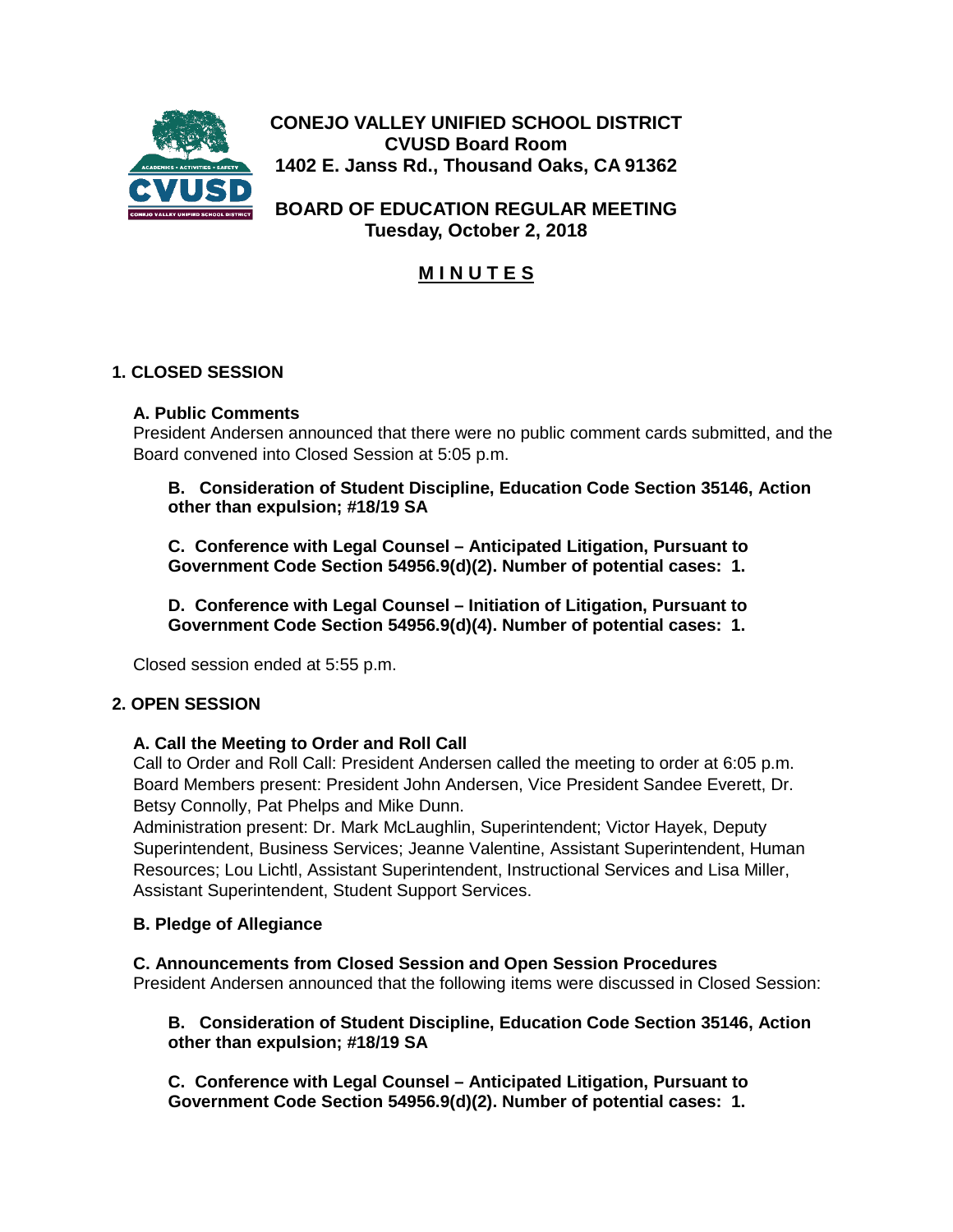#### **D. Conference with Legal Counsel – Initiation of Litigation, Pursuant to Government Code Section 54956.9(d)(4). Number of potential cases: 1.**

#### **D. Approval of the Agenda**

Mrs. Phelps made the motion to approve the agenda with the amendment to pull Consent Agenda Items 8A, 8J, 8Q, 8R, 8T, 8V and 8AA, seconded by Dr. Connolly. **Motion carried: 5-0.**

#### **E. Reports from Student Reporters**

Students from each high school provided reports on activities and events happening at their respective school sites.

#### **F. Reports from Parent Support Organizations**

Representatives from Conejo Council PTA, Conejo Schools Foundation and the District Advisory Council provided reports on activities and events happening within their organizations and school communities.

#### **G. Presentation: Measure I Summer Projects by Dr. Victor P. Hayek, Deputy Superintendent, Business Services**

Dr. Hayek presented information on the Measure I summer projects and provided a 2018 fall update. There was Board discussion on this agenda item.

#### **H. Presentation: Report of Mental Health Services by Lisa A. Miller, Assistant Superintendent, Student Support Services**

Ms. Miller presented information on Mental Health Services and provided a review on supporting the social-emotional need of students for the 2017-2018 school year. There was Board discussion on this agenda item.

#### **I. Comments – Public**

President Andersen announced that there were 24 public comment cards submitted and that yielding time would not be permitted. Speakers were provided three minutes to speak. Six members of the public submitted written statement forms.

#### **J. Comments - Board of Education**

Individual Board Members provided comments.

#### **K. Comments – Superintendent**

The Superintendent provided comments.

### **3. ACTION ITEMS – GENERAL – HUMAN RESOURCES**

### **A. Approval of National University Internship Credential Program Agreement and Student Teaching and Practicum Agreement**

Mrs. Phelps made the motion to approve, seconded by Dr. Connolly. There was no Board discussion on this agenda item. **Motion carried: 5-0.**

**B. Resolution #18/09-05: "Week of the School Administrator" – October 8 – 14, 2018** Mr. Dunn made the motion to approve, seconded by Mrs. Phelps. **Motion carried: 5-0.**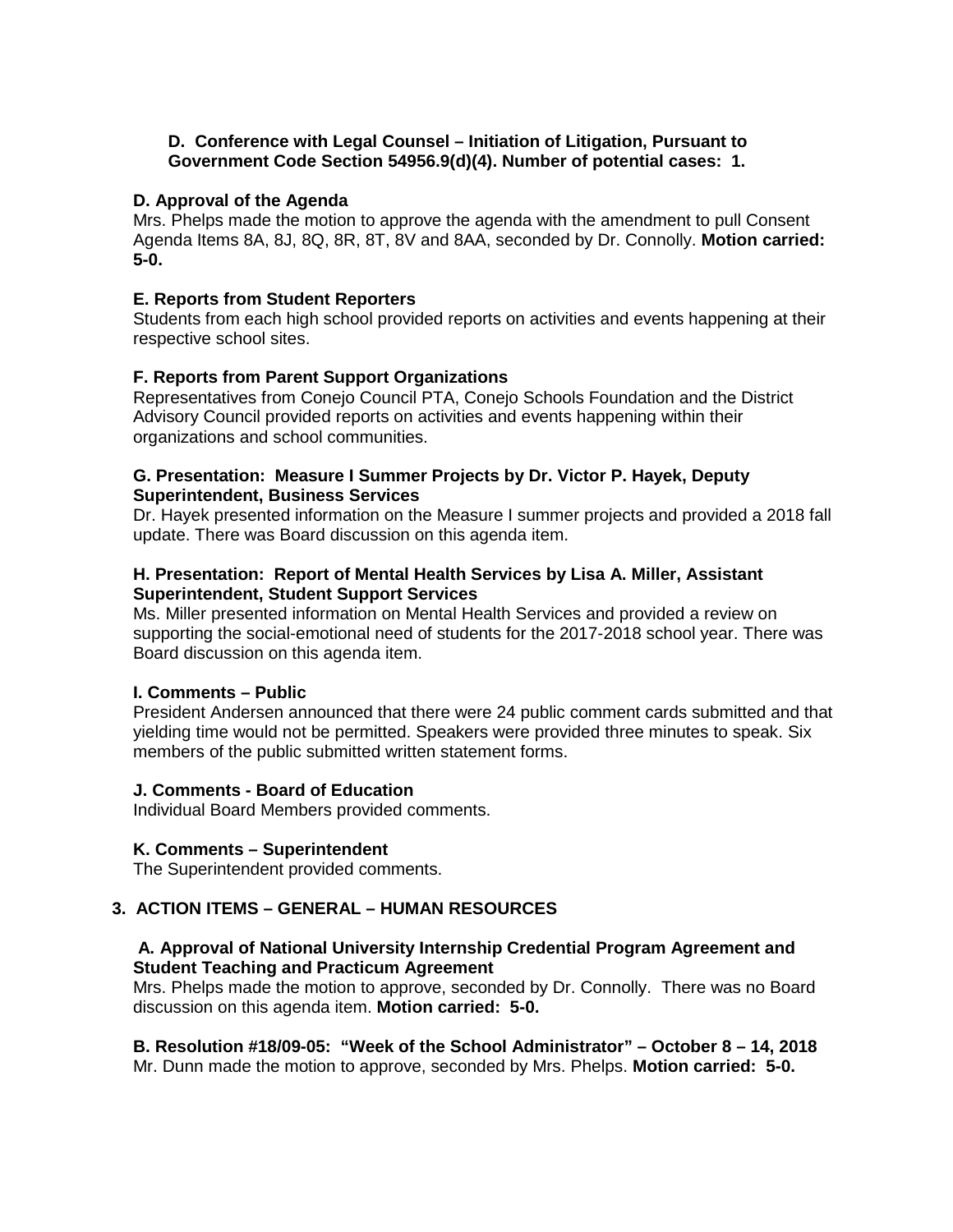# **4. ACTION ITEMS – GENERAL – INSTRUCTIONAL SERVICES**

#### **A. Resolution #18/19-02 – Red Ribbon Week Proclamation**

Mrs. Phelps made the motion to approve, seconded by Mr. Dunn. There was Board discussion on this agenda item. **Motion carried: 5-0.**

#### **B. Approval of Amendments to Board Policy and Administrative Regulation 5116.1 – Intradistrict Open Enrollment**

Mr. Dunn made the motion to approve, seconded by Mrs. Everett. There was no Board discussion on this agenda item. **Motion carried: 5-0.**

#### **C. Approval of Amendments to Board Policy 5131.2 – Bullying**

Dr. Connolly made the motion to approve, seconded by Mrs. Phelps. There was Board discussion on this agenda item.

Mr. Dunn made the motion to postpone action for this agenda item, seconded by Mrs. Everett. **Motion carried: 5-0.**

#### **D. Approval of Deletion of Board Policy 6161.3 – Toxic Art Supplies**

Mr. Dunn made the motion to approve, seconded by Dr. Connolly. There was no Board discussion on this agenda item. **Motion carried: 5-0.**

### **5. ACTION ITEMS – GENERAL – BUSINESS SERVICES**

#### **A. Approval of Amendment to Board Policy 3514.1 – Hazardous Substances**

Mrs. Phelps made the motion to approve, seconded by Mrs. Everett. There was Board discussion on this agenda item. **Motion carried: 5-0.**

### **6. ACTION ITEMS – GENERAL – STUDENT SUPPORT SERVICES**

#### **A. Resolution #18/19-04 – Inclusive Schools Week Proclamation**

Dr. Connolly made the motion to approve, seconded by Mrs. Phelps. President Andersen announced that one public comment card was submitted, and that speaker was provided three minutes to speak. **Motion carried: 5-0.**

### **7. ACTION ITEMS – GENERAL – BOARD OF EDUCATION**

#### **A. Approval of Resolution Regarding Censure of Board Member Betsy Connolly**

President Andersen conferred with Dr. McLaughlin regarding whether this agenda item dies if no motion is made. Mrs. Phelps made the motion to approve, seconded by Dr. Connolly. Mrs. Everett asked to withdraw this agenda item since she requested that it be placed on the agenda, to which President Andersen stated that this item should have been withdrawn when the agenda was approved. President Andersen announced that there were 18 public speaker cards submitted, and those speakers were provided three minutes to speak. There was Board discussion on this agenda item. **Motion failed: 2-2-1, with 2 "no" votes from Dr. Connolly and Mrs. Phelps, 2 abstentions from President Andersen and Mr. Dunn, and one "yes" vote from Mrs. Everett.** 

*President Andersen asked for a motion to extend the Board meeting past 10:30 p.m. Mr. Dunn made the motion to extend the Board Meeting to no later than 11:15 p.m. President Andersen*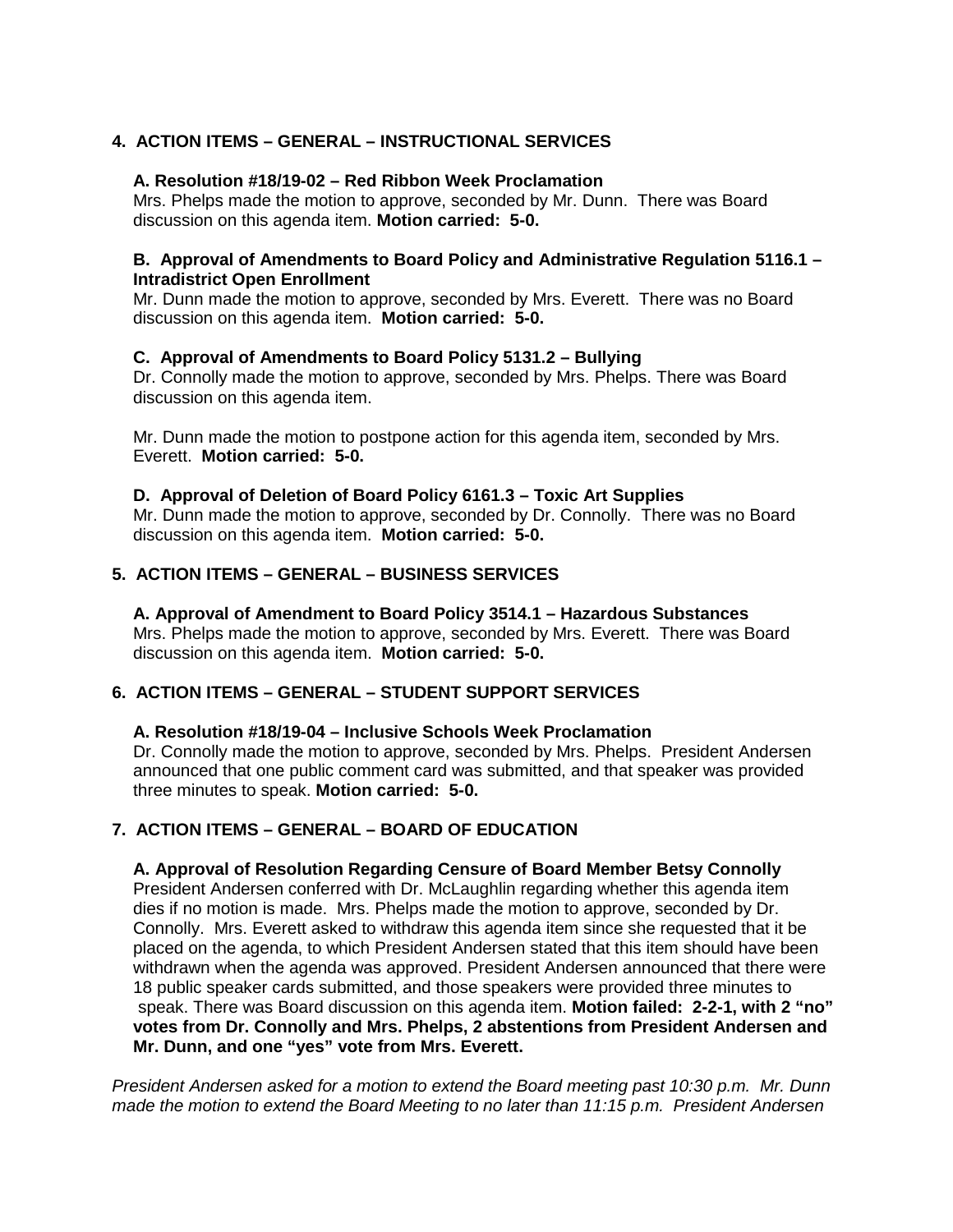*stated that this motion would not give the Board enough time to finish the remainder of the agenda, and Mr. Dunn withdrew his motion. Dr. Connolly made the motion to extend the Board Meeting to no later than 12:00 a.m., seconded by Mr. Dunn.* **Motion carried: 4-1, with Mrs. Phelps voting no.**

# **8. ACTION ITEMS – CONSENT**

Mrs. Phelps made the motion to approve the Consent Agenda as amended, seconded by Mr. Dunn. **Motion carried: 5-0.**

**B. Approval of Agreement with Southwinds Transportation**

**C. Approval of Agreement with Santa Barbara Transportation Corporation**

**D. Approval of Agreement with Santa Barbara Airbus, Inc.**

**E. Preauthorization of Overnight Trip Requests**

**F. Boat Trip Request – Newbury Park High School Geologic Information Systems (GIS) Field Trip to Santa Cruz Island**

**G. Overnight Trip Request – NPH Marching Band**

**H. Approval of Renewal of COMPanion Corp.**

**I. Approval of Contract – Green Knight Security, TOH**

**K. Ratification of Termination of Agreement with Crown Castle**

**L. Approval of Agreement with Myers Widders Gibson Jones & Feingold, LLP.**

**M. Contract for Residential Treatment Center Placement for a Student with a Disability - #17-18/19**

**N. Contract for Residential Treatment Center Placement for a Student with a Disability - #18-18/19**

**O. Contract for Nonpublic School Placement for a Student with a Disability - #19-18/19 P. Approval of Contract – Fulcrum Learning Systems, Inc.**

**S. MEASURE I: Change Order #1 – Roofing Replacement – Weathersfield Elementary School – Best Contract Services, Inc.**

**U. MEASURE I: Change Order #1 – Roofing Replacement – Cypress Elementary School – Craig Roofing Company, Inc.**

**W. MEASURE I: Change Order #2 – Pool Renovation – Newbury Park High School – Ardalan Construction Company, Inc.**

**X. Approval of Purchase of i-Ready Diagnostic License(s)**

**Y. Approval of Warrants – July and August 2018**

**BB. Disposal of Surplus and Obsolete Equipment**

**CC. Acceptance of Donations/Gifts**

President Andersen asked for a motion for the Consent Agenda items that were pulled for separate votes.

### **A. Personnel Assignment Orders**

Mrs. Everett made the motion to approve, seconded by Dr. Connolly. There was Board discussion on this agenda item. **Motion carried: 5-0.**

#### **J. Approval of Contract – All It Takes**

Mrs. Everett made the motion to approve, seconded by Mr. Dunn. There was Board discussion on this agenda item. **Motion carried: 5-0.**

### **Q. Notices of Completion**

Mrs. Everett made the motion to approve, seconded by Dr. Connolly. There was no Board discussion on this agenda item since the question was answered during the discussion on the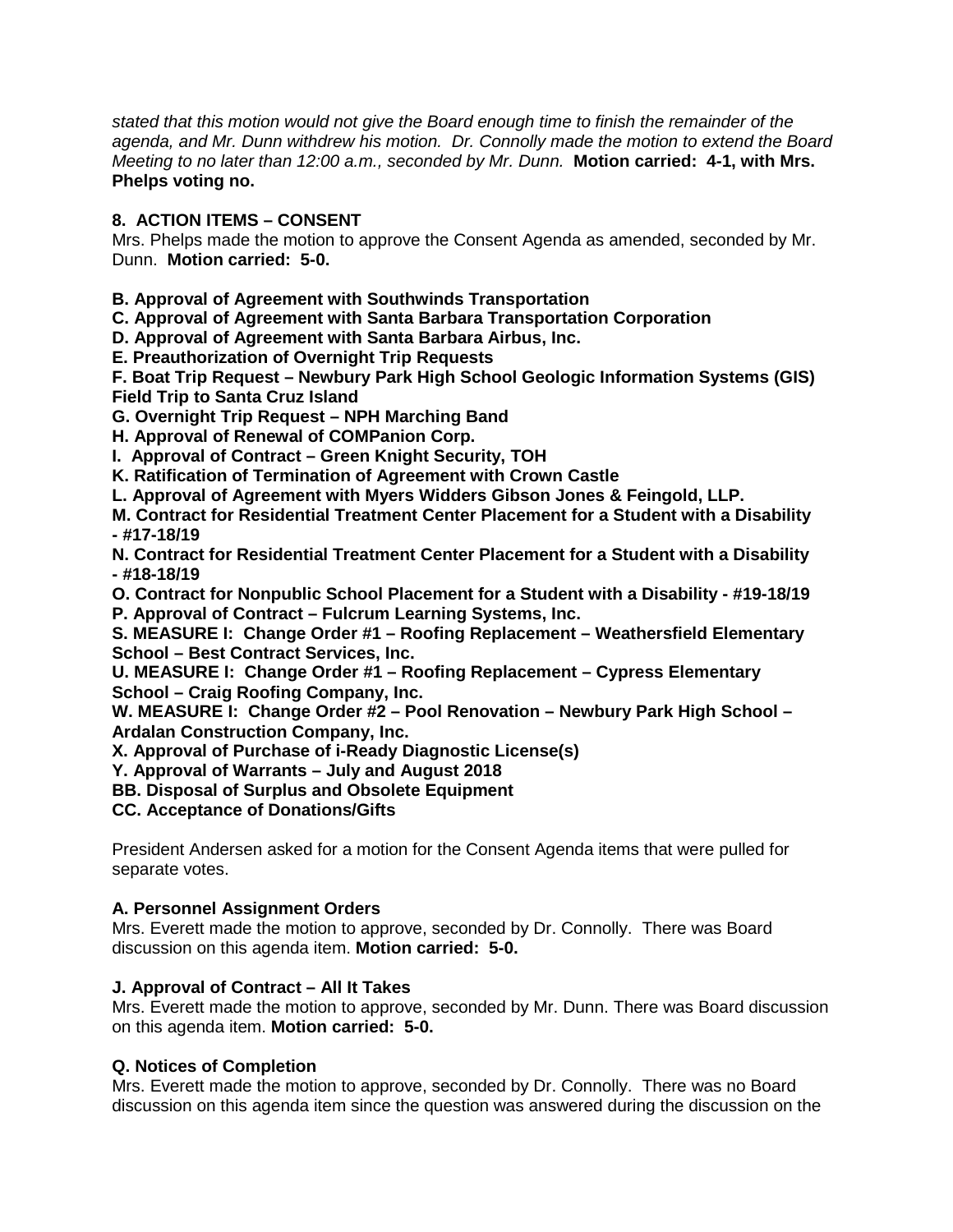previous item. **Motion carried: 4-0, with Mr. Dunn absent for this vote.**

### **R. Award of Contracts – Under the Guidelines of California Uniform Public Construction Cost Accounting Act (CUPCCAA)**

Mrs. Everett made the motion to approve, seconded by Dr. Connolly. There was Board discussion on this agenda item. **Motion carried: 5-0.**

#### **T. MEASURE I: Change Order #1 – Landscape Beautification – Ladera Elementary School – Ardalan Construction Company, Inc.**

Mrs. Everett made the motion to approve, seconded by Mrs. Phelps. There was Board discussion on this agenda item. **Motion carried: 5-0.**

### **V. MEASURE I: Change Order #1 – Roofing Replacement – Thousand Oaks High School – Best Contracting Services, Inc.**

Mrs. Everett made the motion to approve, seconded by Dr. Connolly. There was Board discussion on this agenda item. **Motion carried: 5-0.**

### **Z. Approval of Purchase Order Report (POs exceeding \$5,000)**

Mrs. Phelps made the motion to approve, seconded by Dr. Connolly. There was Board discussion on this agenda item. **Motion carried: 5-0.**

### **AA. Approval of Purchase Order Report (POs under \$5,000)**

Mrs. Phelps made the motion to approve, seconded by Dr. Connolly. There was Board discussion on this agenda item. **Motion carried: 5-0.**

*President Andersen asked for a motion to move the remaining Information Items to the next Board Meeting and end this meeting. Dr. Connolly made the motion to end the meeting, seconded by Mrs. Phelps.* **Motion carried: 5-0.**

# **9. INFORMATION/DISCUSSION ITEMS – GENERAL – HUMAN RESOURCES**

### **A. No items**

### **10. INFORMATION/DISCUSSION ITEMS – GENERAL – INSTRUCTIONAL SERVICES**

### **A. Resolution #18/19-03 – Pupil Textbook and Instructional Materials**

Per Board approval, this agenda item was moved to the Board Meeting on October 16, 2018.

#### **B. Approval of Amendments to Board Policy and Administrative Regulation 5112.5 – Open/Closed Campus**

Per Board approval, this agenda item was moved to the Board Meeting on October 16, 2018.

### **C. Approval of Amendments to Board Policy and Administrative Regulation 6171 – Title I Programs**

Per Board approval, this agenda item was moved to the Board Meeting on October 16, 2018.

# **11. INFORMATION/DISCUSSION ITEMS – GENERAL – BUSINESS SERVICES**

### **A. No items**